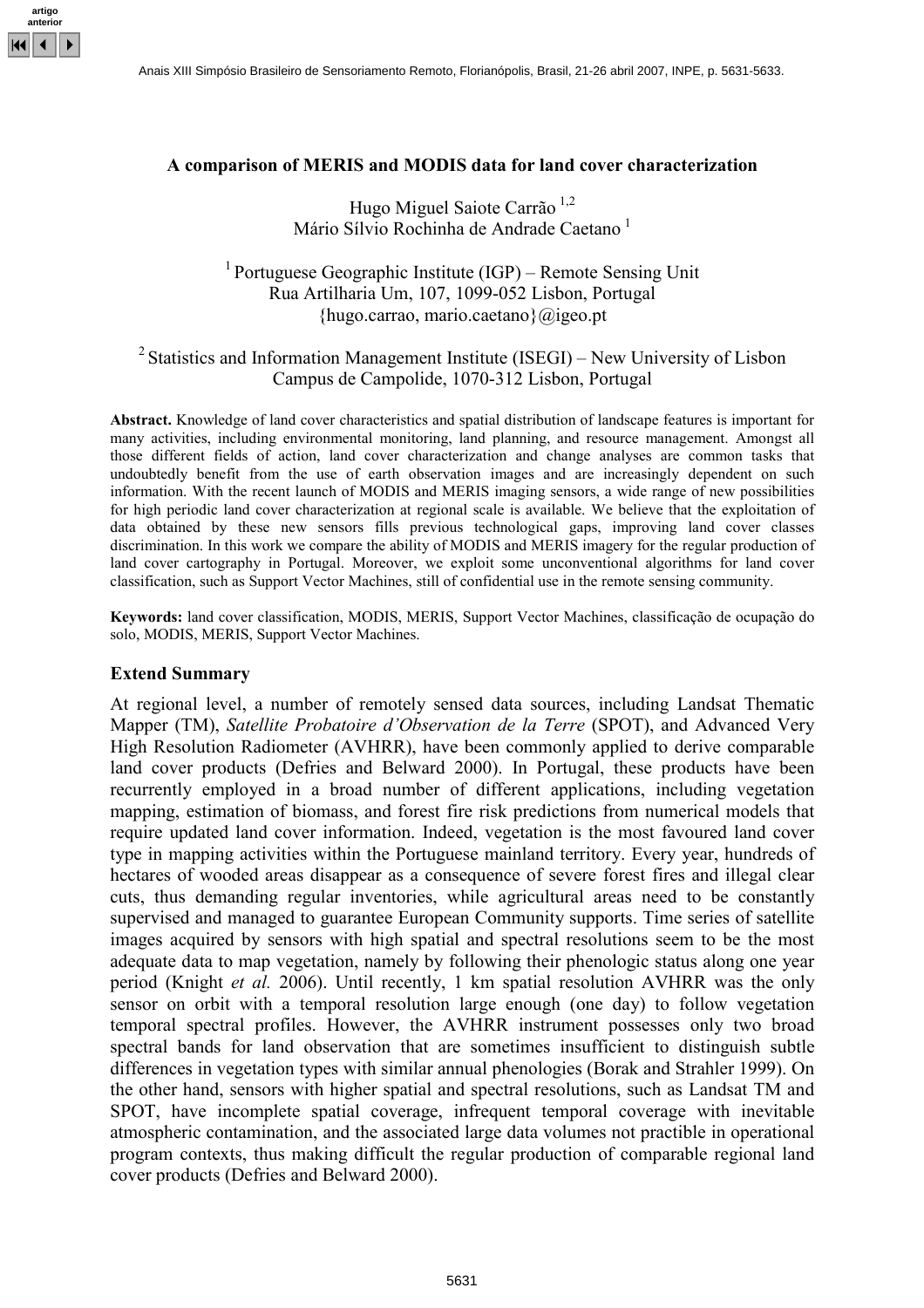Recently launched Earth Observation (EO) sensors, such as the MEdium Resolution Imaging Spectrometer (MERIS) and the Moderate Resolution Imaging Spectroradiometer (MODIS), exhibit enhanced spectral and temporal resolutions, wide geographical coverage and improved atmospheric corrections, while offering new potentials and challenges to automatic land cover classification (Carrão et al. 2006). Specifically, MERIS and MODIS possess temporal resolutions comparable to that of AVHRR, but superior spectral and spatial resolutions (up to 300 and 250 m, respectively). Thus, MERIS and MODIS data are better suited for a broad range of national applications that require frequently updated fine-scale land cover information with a broad number of classes. However, while similar in spatial resolution, these sensors present significantly different ranges of spectral wavelengths. MERIS sensor measures the solar radiation reflected by the Earth in 15 spectral bands, ranging from the Visible to the Near-Infrared spectral regions (390 nm to 1040 nm) at a maximum ground spatial resolution of 300 m, and provides the most radiometrically accurate data on Earth surface that is currently acquired from space (Curran and Steele 2004). On the other hand, MODIS imagery data with 500 m spatial resolution measures the Earth's surface reflectance in seven spectral bands, ranging from the Visible to the Mid-Infrared spectral regions (459 nm to 2155 nm). The narrow spectral bands of MERIS covering a small range of the electromagnetic spectrum and the broad spectral bands of MODIS covering a considerably large region will certainly provide different means for automatic land cover classification.

In this study we compare the overall classification performances achieved with MODIS and MERIS spectral data acquired during 2005 summer time in Portugal. This is a preliminary study in the framework of an on going research work that aims at developing a systematic classification methodology for the regular production of land cover cartography from medium spatial resolution satellite imagery. We do not explore classification techniques that take advantage of the enhanced temporal resolution of these sensors (e.g. temporal composites of spectral bands and vegetation indices), because previous studies have shown that high spectral data, acquired within particular periods of the year, provide enough information in quantifying biophysival characteristics of vegetation (e.g., Gonçalves et al. 2006; Carrão et al. 2006). To completely evaluate the ability of the high spectral resolution of these data for land cover characterization, we seek for the separation between 19 land cover classes within a single date. Moreover, we discuss per class accuracies derived from data of each sensor and evaluate the differences that occur in a spectral mixing context. The spectral analysis per land cover class expose the efficiency of each sensor on the discrimination of specific land cover types and henceforth particular classification strategies in each situation. Land cover classification results were computed with Support Vector Machine (SVM), a recently proposed supervised classification system that is insensitive to space dimensionality of input data, while yielding better classification results than conventional algorithms, such as Artificial Neural Networks and Maximum Likelihood Classifier (Pal and Mather 2005).

#### Acknowledgements

This study was carried out in the framework of the project "LANDEO - User driven land cover characterisation for multi-scale environmental monitoring using mulit-sensor earth observation data (PDCTE/MGS/49969/2003)" funded by "Programa Dinamizador das Ciências e Tecnologias para o Espaço" from "Fundação para a Ciência e Tecnologia (FCT)", and from the "Announcement of Oppurtunity for the Utilisation of ERS and ENVISAT Data" from European Space Agency (ESA). Research by Hugo Carrão was founded by the "Fundação para a Ciência e Tecnologia" (SFRH/BD/18447/2004).